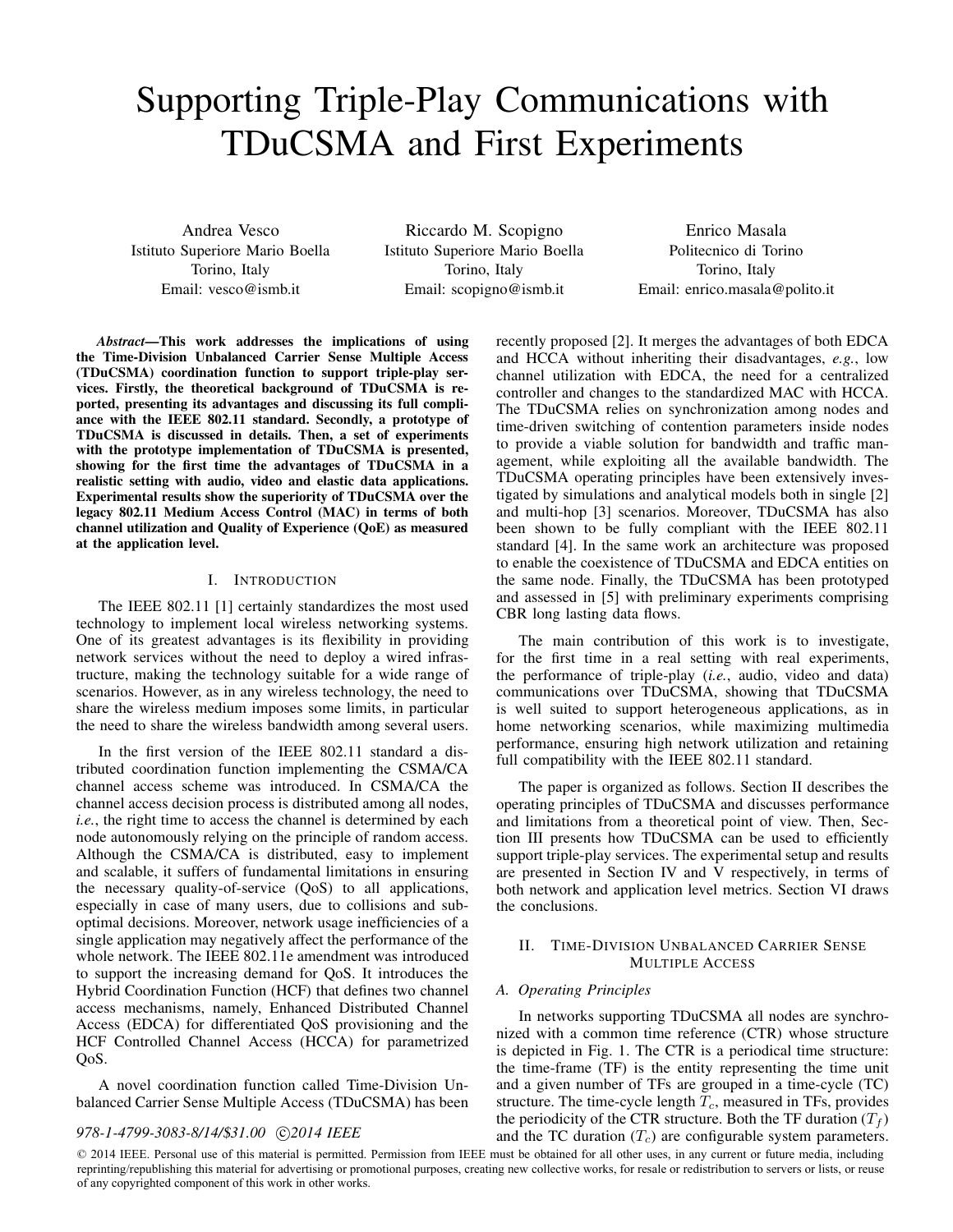

Fig. 1: Time-driven EDCA parameters switching inside three nodes;  $T_H^0 = 3$ ,  $T_H^1 = 2$ ,  $T_H^2 = 1$  over a time cycle with  $k = 10$  TFs. Some TFs can be left un-allocated to send background traffic.

The synchronization among nodes can be achieved using, for instance, a distributed leaderless solution [6], where nodes collaboratively reach a consensus on a common clock.

Note that, although a typical TDMA time structure is employed, the channel access decision process is distributed among all nodes following the CSMA/CA rules. Two sets of EDCA parameters, which include the Arbitration Inter-frame Space Number (AIFSN) and the minimum and maximum Congestion Windows (CW), are predefined and maintained by all TDuCSMA nodes accessing the network. More formally, the set is defined as  $(AIFSN, CW_{min}, CW_{max})$ . The two sets are referred to as *high-priority* set  $EDCA^{H}$  and *low-priority* set  $EDCA^l$ . A subscript is used to distinguish the set to which the parameter belongs. The EDCA parameters are *unbalanced* in the two sets. The values are such that  $AIFSN<sup>H</sup>$  <  $AIFSN<sup>l</sup>$  and  $CW_{min}^H \leq CW_{max}^H < CW_{min}^l \leq CW_{max}^l$ , thus node  $i$ , contending for channel access in accordance to  $EDCA^H$ , has strict priority on node j using  $EDCA^l$  settings.

The key idea underlying TDuCSMA is to synchronize the contextual switching of EDCA parameters at each node such that (*i*) only one node at a time contends for channel access in accordance to  $EDCA<sup>H</sup>$  and *(ii)* all nodes maintain  $EDCA<sup>H</sup>$  for a predefined periodical time interval, referred to as  $T_H$  (measured in TFs.)

Fig. 1 shows an example of a time-driven switching of EDCA parameters inside three nodes in the same collision domain. As shown in the figure, only one node contends for channel access in accordance to  $EDCA^H$  during one TF, whereas the time periods in which nodes operate in accordance to  $EDCA^{j}$   $\forall j = H, l$  can change over the nodes. As a result, following the TDuCSMA operating principles, a node  $i$  is very likely to gain access to the channel and maintain it for the full period  $T_H^i$ . Note that this happens only due to the CSMA/CA operations and due the values of the access parameters in  $\dot{EDCA}^H$  and not because of a predefined channel access as in TDMA-based solutions<sup>1</sup>.

In principle the EDCA parameter sets are switched over time on a per-node basis, so that each node handles QoSdemanding traffic as a single aggregate. Thus, bandwidth management is performed on a per-node basis by assigning

different  $T_H^i$  to nodes sharing the collision domains. However, some TFs can be left un-allocated to let nodes send background traffic in accordance to either the best-effort or the differentiated service discipline as described in [4].

Moreover, TDuCSMA preserves the CSMA/CA nature, *i.e.*, if a node *i* does not have enough traffic to send before the end of its  $T_H^i$ , any other node can gain access to the channel, thanks to CSMA/CA, and transmit. The consequence is that bandwidth reuse is easily and intrinsically implemented and bandwidth waste, one of the possible side effects of reservation, is avoided.

## *B. Bandwidth Reservation Model*

The work in [2] showed two important consequences of the TDuCSMA operating principles:

- 1) only node *i* gains access to the channel during  $T_H^i$ , thus the congestion windows in  $EDCA<sup>H</sup>$ can be minimized to reduce back-off time between two consecutive transmissions hence bandwidth utilization is increased without affecting collision probability;
- 2) if node *i* tends to use its  $\overline{T_H^i}$  with poor efficiency due to short packets, this does not affect the transmissions of the other nodes in their respective  $T_H$  periods.

Therefore, assuming  $CW_{min}^H = CW_{max}^H = 1$  and neglecting the propagation delays, the theoretical bandwidth  $G_{id}$ , available for reservation, can be computed as the efficiency in channel utilization considering only the protocol overheads as follows:

$$
G_{id} = \frac{R \cdot t_p}{t_p + AIFS^H + 2 \cdot t_{plop} + t_h + SIFS + t_{ack}}, \quad (1)
$$

where R is the linerate,  $t_p$  and  $t_h$  are the MAC payload and header transmission times,  $t_{p l c p}$  is the transmission time of the Physical Layer Convergence Procedure (PLCP) header and preamble and  $t_{ack}$  is the acknowledgment transmission time.

In TDuCSMA bandwidth reservation is performed, on a per-node basis, by allocating one or more TFs in which channel access contention is performed using  $EDCA<sup>H</sup>$ . An amount of bandwidth

$$
G_i = \frac{T_H^i}{T_c} \cdot G_A,\tag{2}
$$

is reserved to node  $i$ , where  $G_A$  is the available bandwidth. Nodes sending QoS-demanding traffic experience very few

<sup>&</sup>lt;sup>1</sup>The transmission opportunity *TXOP* mechanism is not exploited in TDuCSMA because if a node were delayed in its channel access, *TXOP* would enforce this delay and propagate it with a disruptive effect on the underlying TDuCSMA operating principles.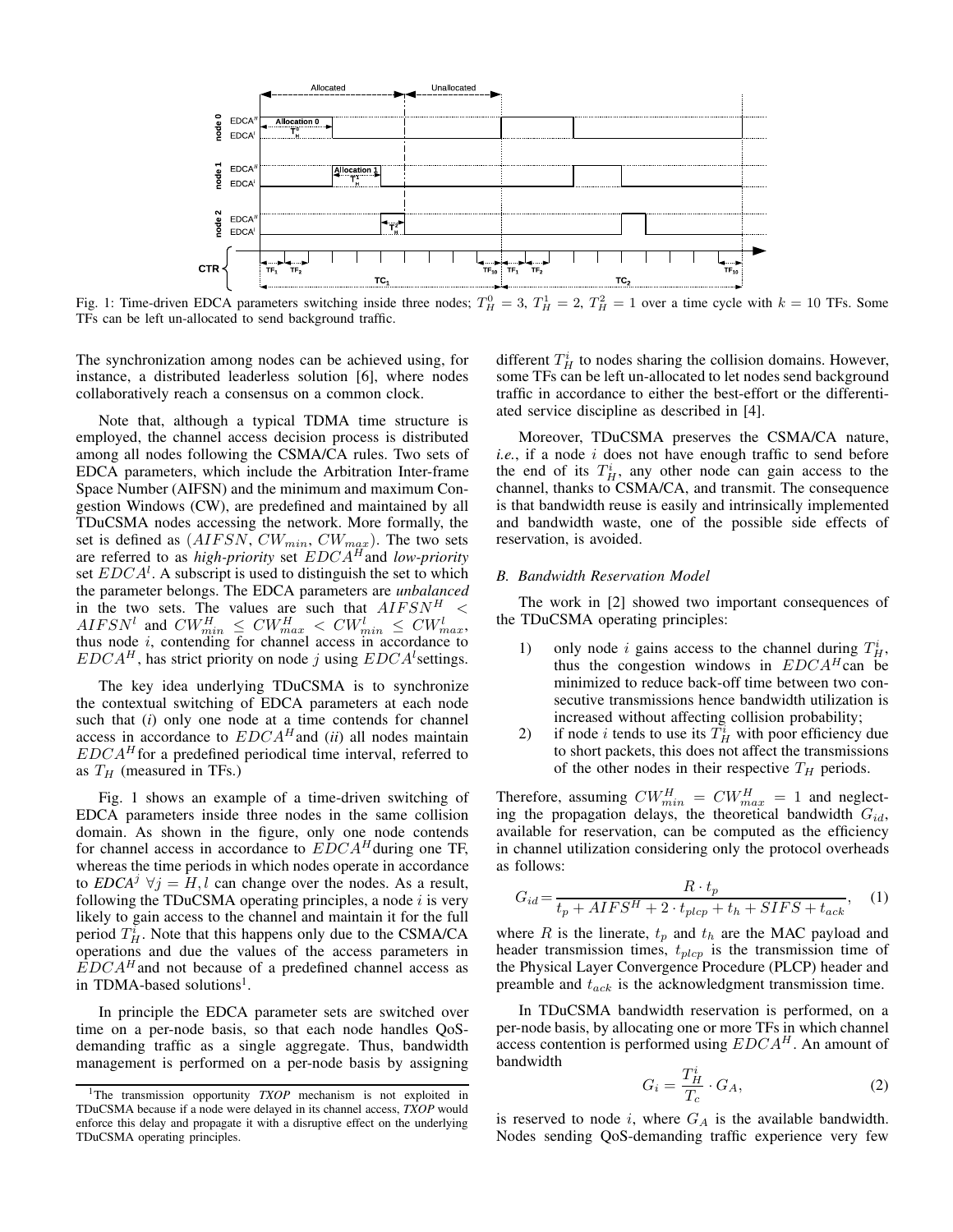collisions, basically at the boundaries of their  $T_H^i$ , *e.g.*, at the beginning of TF 1, 4 and 6 in the example depicted in Fig. 1. Due to the possibility of some collisions, the available bandwidth in practical conditions  $(G_A)$  is lower than the nominal available bandwidth  $(G_{id})$ . The work in [2], [3], [4], however, showed that  $G_A$  can be reliably estimated from  $G_{id}$ by assuming that, in practical conditions, the nominal value decreases by about 10%.

Reverting Eq. (2), it is possible to compute the number of TFs  $n_i$  that must be allocated to node  $i$  to reserve a given bandwidth  $G_i$  as follows:

$$
n_i = \left\lfloor \frac{T_c}{T_f} \cdot \frac{G_i}{G_A} \right\rfloor = \left\lfloor \frac{k \cdot T_f}{T_f} \cdot \frac{G_i}{G_A} \right\rfloor = \left\lfloor k \cdot \frac{G_i}{G_A} \right\rfloor \tag{3}
$$

where the  $|\cdot|$  is the operator that rounds to the nearest integer.

Eq. (1) can be applied, in principle, only when packet length is constant. However, as shown in [3], the mean packet length alone is sufficient to deal with the reservations in TDuCSMA, and the detailed nature of the packet size distribution has only a secondary effect. Therefore Eq. (1) and consequently Eq. (2) and Eq. (3) can be generalized to work with variable packet lengths by estimating  $G_{id}$  as follows:

$$
G_{id} = \frac{R \cdot T_P}{AIFS^H + 2 \cdot t_{plep} + T_P + t_h + SIFS + t_{ack}}, \quad (4)
$$

where  $T_P$  is the average value of the MAC payload transmission time.

#### III. TRIPLE-PLAY COMMUNICATION OVER TDUCSMA

This section explains how to tune TDuCSMA to provide triple-play services in the most effective way. Providing tripleplay services require an adequate support for both multimedia (*e.g.*, audio and video) and data applications. Multimedia applications needs to receive data periodically with sufficiently low delay, and packet loss rate must be minimized, although few packet losses can be tolerated by some of them. Videoconferencing applications are the most demanding ones due to their low delay requirement in the order of 150 ms maximum. Other applications such as live streaming exhibit more relaxed constraints.

TDuCSMA offer bandwidth and traffic management capabilities well suited to the triple-play scenario. An appropriate reservation must be performed at TDuCSMA node, in accordance with the model described in Section II-B, on the basis of the characteristic of multimedia flows. However, note that the exact value of the reservation is not so critical because TDuCSMA is, by its nature, adaptive since it intrinsically allows bandwidth reuse. Hence any remaining part of a video flow that does not fit into the reservation can exploit the bandwidth unused by the other flows, with obvious benefits in terms of QoE. This is a great advantage with respect to traditional TDMA-based solutions where reuse must be implemented with specific functions and indeed it represents a cost in terms of complexity.

The data applications can be efficiently supported by accommodating their elastic traffic flow within the remaining bandwidth left un-reserved.

#### IV. EXPERIMENTAL SETTINGS

## *A. WiFi Node*

The legacy 802.11 node is made of a router board running OpenWRT [7], a Linux distribution for embedded devices. The router board is equipped with one miniPCI wireless card based on the Atheros chipset. The wireless Atheros drivers are opensource and implemented by the *ath5k kernel module* within OpenWRT.

#### *B. TDuCSMA Node*

The prototype of a TDuCSMA node [5] is built on top of the 802.11 node as an extension of the wireless Atheros drivers implemented by the *ath5k kernel module*. This module gives the kernel the capability to easily load and unload the miniPCI wireless card module and to control the inner functioning of the chip. It does not implement the IEEE 802.11 MAC layer, since this is implemented both in hardware and in the *mac80211 kernel module* included with OpenWRT.

The TDuCSMA implementation simply consists of two files added to the *ath5k kernel module*. The header file contains the definition of the tdu csma structure, which defines the contention parameters in the  $EDCA^H$  and  $EDCA^l$  sets, the CTR structure configuration and a representation, in the form of an array, of the TF allocations within a time cycle. Each element in the array is a flag, equal to 1 if the corresponding TF is allocated to the node and 0 otherwise. Moreover, there is a timer to schedule the beginning of the next TF. This timer is implemented by using the Linux 2.6.x kernel built-in high resolution timer (*hrtimer*) that provides greater precision compared to other legacy solutions. The source code file contains the implementation of three functions that are called at specific instants during the *ath5k kernel module* execution to implement the TDuCSMA operating principles:

- 1) tducsma setup() is called when the *ath5k kernel module* is loaded into the kernel and initializes the tdu csma structure with default values defined in the header file;
- 2) tducsma localization() is periodically called to localize the node within the CTR structure depicted in Fig. 1. It determines the current TF from the system time  $\tau$  that is synchronized with the other TDuCSMA nodes as follows:

$$
TF = mod\left(\left\lfloor \frac{\tau(t)}{T_f} \right\rfloor, TC\right) \tag{5}
$$

and then schedule the beginning of the next TF after a period of time

$$
T_{\text{comp}} = \left\lceil \frac{\tau(t)}{T_f} \right\rceil - \tau(t) \tag{6}
$$

to compensate for possible drift in TF beating among nodes;

3) tducsma callback() is called at the beginning of each TF and schedules itself after a period equal to  $T_f$ to implement the periodic TF beating. It writes the contention parameters in the Atheros chipset in accordance with the TF allocation array at each execution. It uses the parameters in  $EDCA<sup>H</sup>$  during the TF allocated to the node and  $EDCA<sup>l</sup>$  otherwise.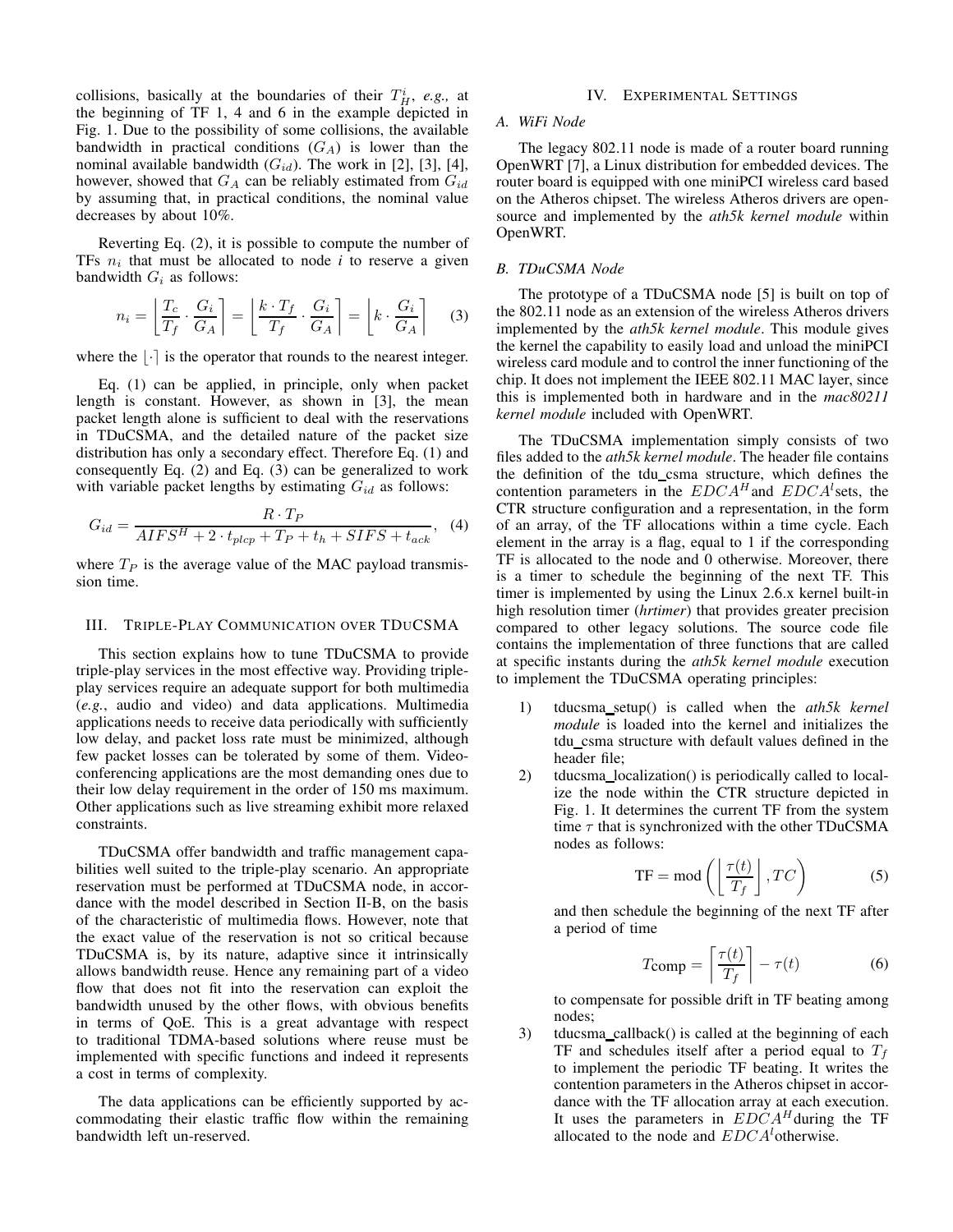

Fig. 2: Experimental setup showing the location of the nodes and the communication flows. Those in grey are active only in some scenarios.

As soon as the *ath5k kernel module* is loaded into the kernel, the tducsma setup() function is called. Then the *ath5k kernel module* performs a reset operation of the wireless card and the function tducsma localization() is called for the first time in order to acquire the synchronization and to start the periodic TF beating. Then, the function tducsma callback() is called at the beginning of each TF to write the contention parameters into the registers of the Atheros chipset in accordance with the TF allocations and to schedule the beginning of the next TF.

Note that the TDuCSMA implementation only requires minor changes to the *ath5k kernel module* to enable the switching of contention parameters in accordance with the CTR structure and TF allocations. Conversely, the basic CSMA/CA operations implemented by the *mac80211 kernel module* are not altered at all and the same is, of course, for the underlying hardware. This fact itself confirms that TDuCSMA is IEEE 802.11 standard compliant, as claimed in [2], [3], [4].

The TDuCSMA relies on the CTR structure to coordinate EDCA parameters switching inside nodes. The synchronization procedure involves two steps: nodes refer to a local clock the system time  $\tau$  — that is kept synchronized with the other nodes, then they exploit this common time reference in order to deploy the CTR structure and to localize themselves correctly within the CTR. However, the synchronization in TDuCSMA is not so critical [6], because it needs to synchronize nodes at TF-level — typically the TF has 1ms duration — and not at bit-level, which would be much more complex. Moreover the TF boundaries are not so strict as in a traditional TDMA-based solution, in which packets must be completely transmitted within the time slot.

Since the accuracy required for the synchronization is not so critical the system clock  $\tau$  of each node is maintained synchronized with the others using the Network Time Protocol (NTP) [8] by relying on a single, out of band connection to a remote NTP server<sup>2</sup>.

While NTP fulfills the first step of the synchronization

TABLE I: Characteristics of the flows and composition of each scenario.

| Flow                           | Application     | Avg. bit- Mean pkt<br>Video sequence                   |             | Scenario |     |     |                 |
|--------------------------------|-----------------|--------------------------------------------------------|-------------|----------|-----|-----|-----------------|
| ID                             | type            | name and resolution                                    | rate [kb/s] | length   | А   | в   |                 |
| $\Omega$                       | HD video        | flatirons $(1280\times720)$                            | 6678        | 1399     | yes | yes | yes             |
|                                | videoconference | spectrum $(640 \times 480)$                            | 2001        | 1353     | yes | yes | yes             |
| $\overline{c}$                 | videoconference | spectrum $(640 \times 480)$                            | 2001        | 1353     | yes | yes | yes             |
| 3                              | voice           |                                                        | 64          | 160      | yes | yes | yes             |
| 4                              | voice           |                                                        | 64          | 160      | yes | yes | yes             |
| 5                              |                 | videosurveillance <i>coastguard</i> $(352 \times 288)$ | 1001        | 1239     | no  | yes | yes             |
| 6                              | data (TCP)      |                                                        | variable    | 1460     | no  | no  | yes             |
| Total mean offered load [kb/s] |                 |                                                        |             |          |     |     | 108081180911809 |
|                                |                 |                                                        |             | $+TCP$   |     |     |                 |

procedure, each node implements the second by leveraging the tducsma localization() and tducsma callback() functions. Note that each node schedules the beginning of the next TF by tducsma callback() in accordance with its local clock. This clock is prone to drift, hence the TF beating progressively gets un-synchronized among nodes. Therefore, each node has to resynchronize the TF beat after a given number of time cycles. This is achieved by calling again the tducsma localization() function from tducsma callback() when needed.

All TDuCSMA related parameters are stored, as variables, within the tdu csma structure in the *ath5k kernel module*. For convenience, the virtual file system *sysfs* is exploited to enable their configuration by simply writing the desired values into specific files mapped to the variable themselves. In this way it is also possible to change TF allocations, hence bandwidth reservation, dynamically at run-time.

## *C. Testbed*

The testbed in Fig. 2 is made of five static wireless nodes operating in ad-hoc mode, using the IEEE 802.11a physical layer, on channel 40 at 5.200 GHz. The transmit power is set to 10 dBm and the line-rate is  $R=18$  Mb/s with auto-fallback disabled. Each node can either operate as a WiFi node, contending for channel access in accordance to CSMA/CA, or as a TDuCSMA node.

The TDuCSMA parameters are set as follows:

$$
AIFS^i = SIFS + AIFSN^i \cdot slotTime \; \forall i = H, l
$$

where  $AIFSN^H$  = 2 and  $AIFSN^l$  = 7,  $CW_{min}^H = CW_{max}^H = 1, \ CW_{min}^l = 31, \ CW_{max}^l = 1023,$  $TC = 25$  TFs,  $T_f = 1$  ms.

The legacy WiFi access parameters are set as follows:

$$
DIFS = SIFS + 7 \cdot slotTime
$$

and the congestion window varies between  $CW_{min} = 15$  and  $CW_{max} = 1023.$ 

Several multimedia applications are included in the experiments, ranging from simple videosurveillance to more demanding audio and videoconferencing and high-definition (HD) video streaming. Uncompressed video sequences (available at *www.cdvl.org*) have been encoded at 30 frames per second using the H.264/AVC test model software JM18 [9]. Three different scenarios, with an increasing number of applications up to the triple-play case, are evaluated as reported in Table I. Note that audio applications generate CBR flows while both video and data applications generate VBR flows with variable

 $2$ The testbed leverages the NTP free service provided by Istituto Nazionale di Ricerca Metrologica (INRIM) available at address *ntp1.inrim.it*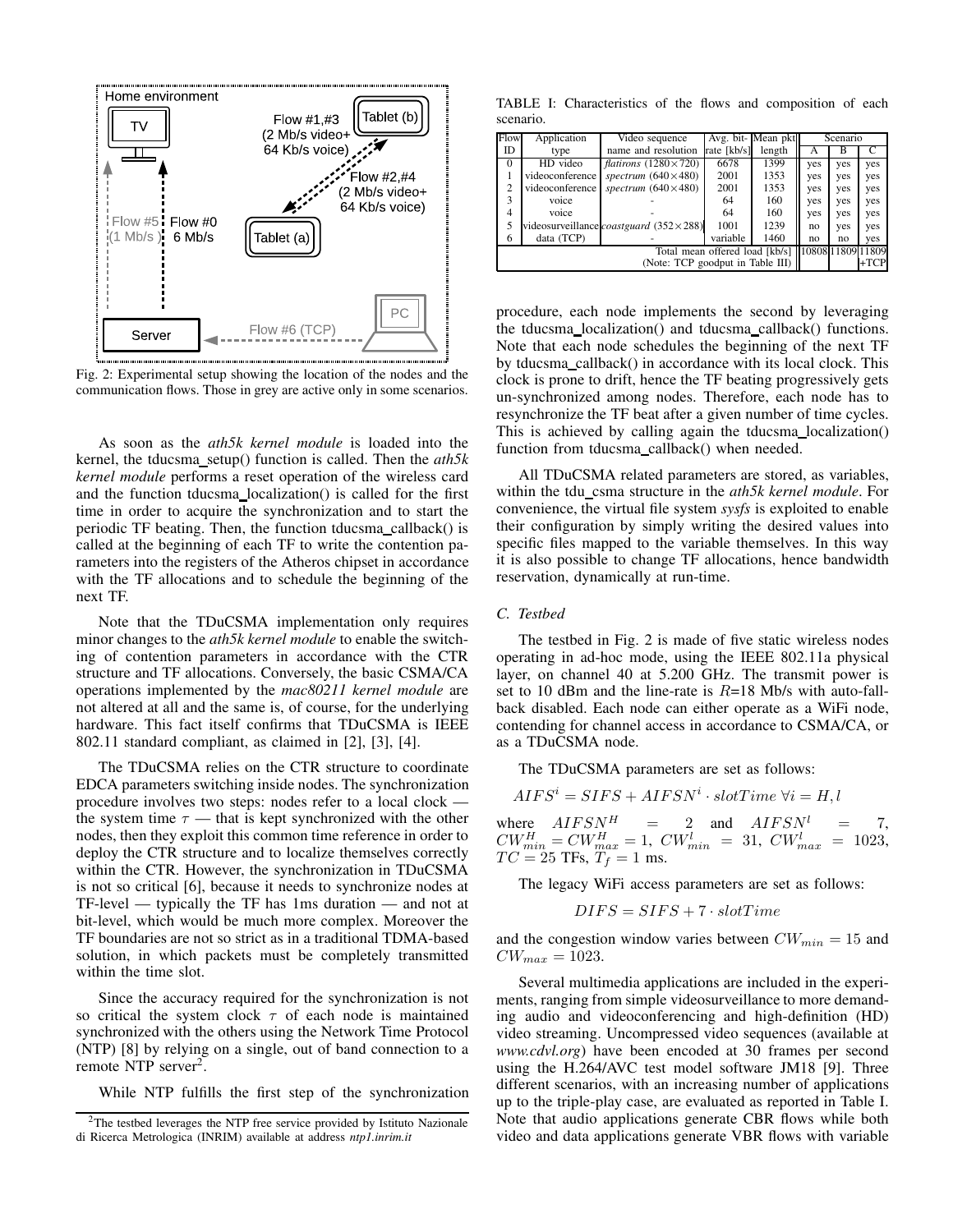TABLE II: Average packet delay (ms) experienced by the various applications, for the three experimental scenarios, for TDuCSMA (no brackets) and WiFi (in brackets).

| Scenario | HD video   | videosurveillance | videoconference #1 | videoconference #2 | voice #3 | voice #4    |
|----------|------------|-------------------|--------------------|--------------------|----------|-------------|
|          | 25(43)     | $\sim$            | 10(6)              |                    |          |             |
| ╍        | (42)<br>27 | 23(31)            | 10(8)              | 13(9)              | 8(4)     | 10(6)       |
|          | 48 (       | 40 (126)          | 32 (11)            | 32 (104)           | 30(8)    | (100)<br>30 |



Fig. 3: PLR in the three experimental scenarios. Videoconference #1 and voice  $#3$  are not shown since they presents  $PLR = 0\%$  for both TDuCSMA and WiFi.



Fig. 4: Average packet delay experienced by the videoconference #2 application, in Scenario C, as function of time.

packet length. This is the most general traffic condition under which a new coordination function can be assessed.

A bandwidth share, equal to the mean bit-rate of the generated flow, is reserved to multimedia applications, while the remaining bandwidth is left un-reserved for contention among multimedia and data applications.

#### V. RESULTS

The real-time multimedia applications use the IP/UDP/RTP protocol stack. Therefore, it is easy to detect the loss of packets by means of the RTP sequence number. Using the information about packet losses the performance at the application level are computed in terms of a synthetic video quality index, the Peak Signal to Noise Ratio (PSNR), which is a widely used quality measure in the multimedia communications research community.

Figure 3 shows the packet loss rate (PLR) for the three experimental scenarios described in Table I. These results only take into account network losses and not the ones due to excessive delays. The data clearly show that, as the offered load increases, the PLR increases when the WiFi nodes are employed, while it remains at much lower levels with TDuCSMA nodes. The voice flows do not experience noticeable losses with TDuCSMA whereas in Scenario C voice #4 with WiFi presents about 10% PLR which makes the flow unusable. These results experimentally confirm that TDuCSMA is able to support more heterogeneous communications with better QoS. Also the result about average packet delay in Table II confirms this claim. Note, in particular, the increase of the delay for the videoconference, both for video (#2) and voice (#4).

To achieve good quality videoconferencing the end-to-end delay should be lower than about 150 ms [10], a constraint which will not be completely satisfied by videoconference #2 in Scenario C with WiFi nodes. In fact, as shown in Fig. 4, the delay with WiFi is higher and more variable than with TDuCSMA.

In order to better understand the implications of the playout buffer on the overall performance at the application level, Fig. 5 shows the video quality, in terms of PSNR, as a function of the imposed playout buffer. While all curves are almost flat with TDuCSMA nodes, when a playout buffer equal to 150 ms is employed the videoconference application suffers due to the fact that WiFi nodes cannot keep the delay low. Also other flows exhibit the same behavior, however for them it is less important since their delay constraint is more relaxed. Videoconference #1 is not included to improve figure clarity since it presents no losses in all scenarios.

However, the optimal playout buffer size depends on the application requirements. While for the case of videoconferencing 150 ms is the upper bound to allow good interaction between the participants, for streaming applications the situation is more relaxed. In this work a 500 ms playout buffer is employed for both the HD video and the videosurveillance application. With these settings, the overall performance at the application level, in terms of PSNR, is shown in Fig. 6 for the three experimental scenarios. It is clear that the TDuCSMA is able to provide good QoE to all applications while the WiFi strongly suffers in heavy load conditions such as Scenario C.

To further confirm and quantify the advantages of TDuCSMA over WiFi, Fig. 7 shows the PSNR as a function of time for the HD video flow in the heavy load Scenario C. Since standard test video sequences are usually short (about